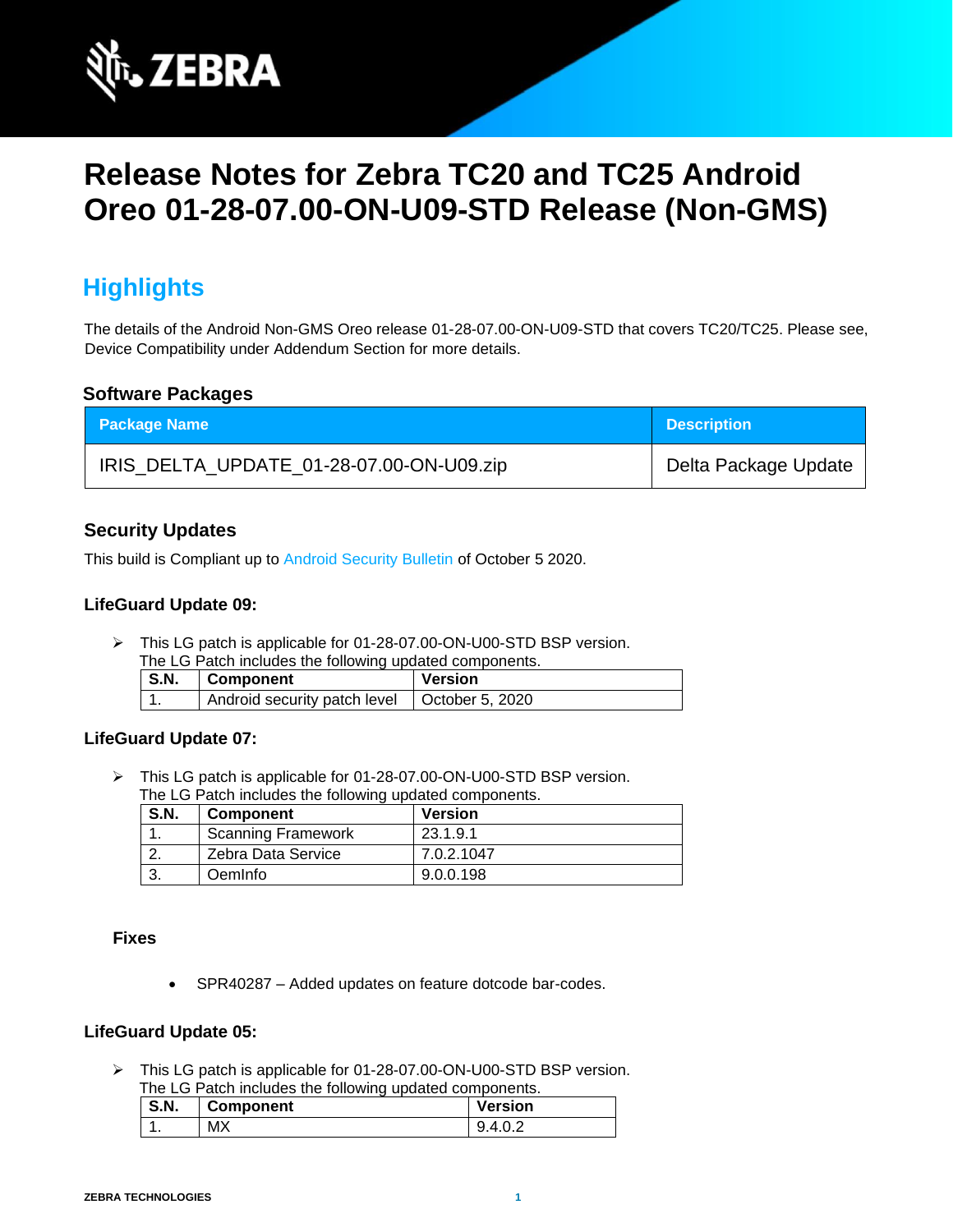

|     | Data Wedge                | 7.3.34           |
|-----|---------------------------|------------------|
| -3. | <b>Stage Now-Client</b>   | 3.4.1.5          |
|     | <b>EMDK for Android</b>   | 7.3.23.2323      |
| 5.  | <b>MX Proxy Framework</b> | 10.0.1.1         |
|     | OSx                       | QCT.81.8.11.4.UL |

### **Fixes**

• SPR40193/40250 – Resolved an issue wherein user was unable to power off the device by clicking on the Power menu item while automation suite was running on the device.

## **LifeGuard Update 03:**

- ➢ This LG patch is applicable for 01-28-07.00-ON-U00-STD BSP version. The LG Patch includes the following updated components.
	- FUSIONLITE\_QA\_1\_0.0.0.027\_O Radio: QA\_1\_00.0.0.021\_O Application: QA\_1\_00.0.0.009\_O Middleware: QA\_1\_00.0.0.014\_O

#### **Fixes**

• SPR39819 – Resolve an issue where EXTRA Enter was observed in app's multiline input field on scan the barcode with DW settings have set Action Key Char as "Line Feed".

#### **LifeGuard Update 02:**

- ➢ This LG patch is applicable for 01-28-07.00-ON-U00-STD BSP version. The LG Patch includes the following updated components.
	- FUSIONLITE\_QA\_1\_0.0.0.026\_O Radio: QA\_1\_00.0.0.020\_O Application: QA\_1\_00.0.0.009\_O Middleware: QA\_1\_00.0.0.013\_O

#### **Fixes**

- SPR38643 Added support for "Send Characters As Events" option.
- SPR38723 Resolved an issue wherein the DST time zone for Sao Paolo was shown incorrect.

### **Version Information**

Below Table contains important information on versions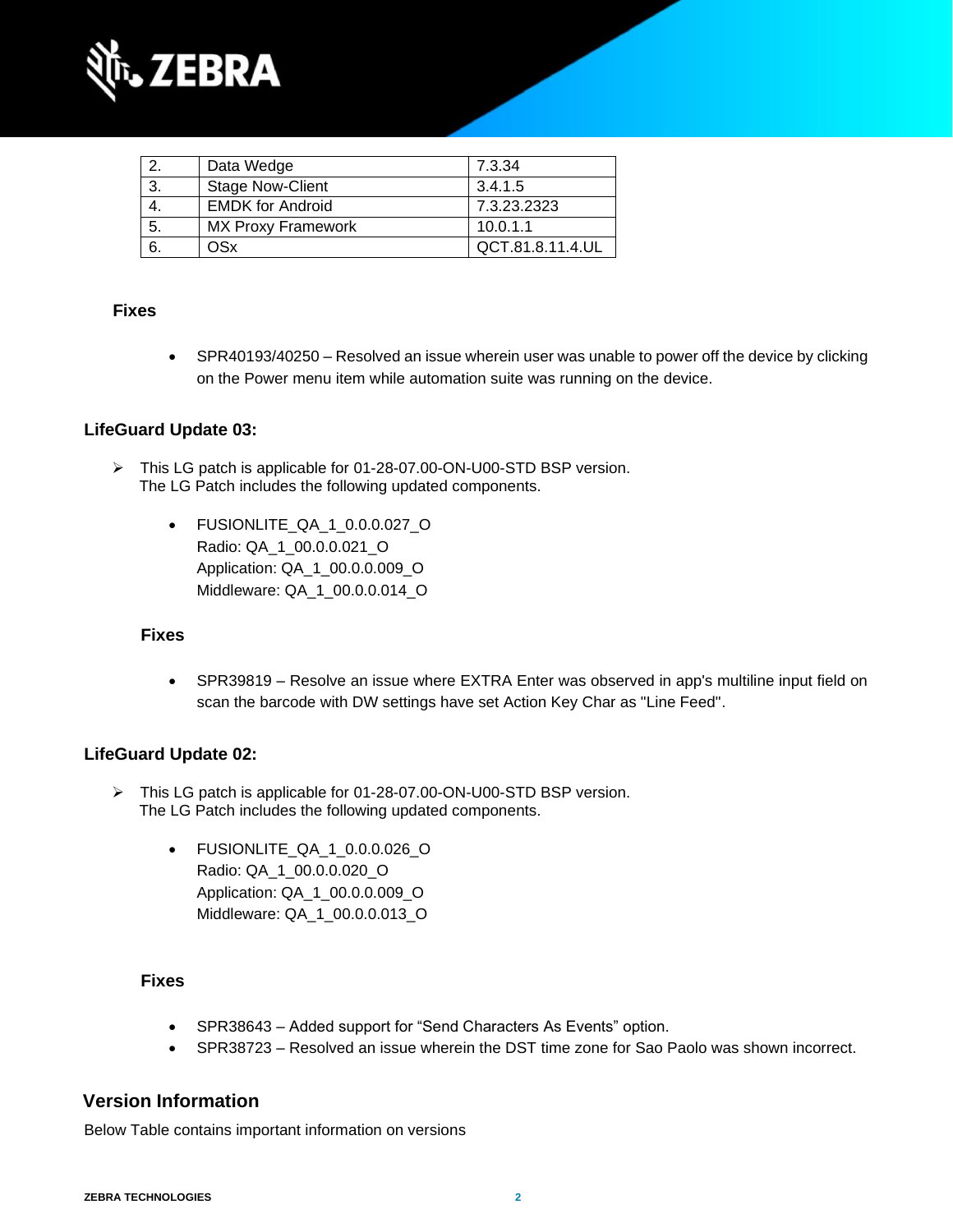

| <b>Description</b>          | <b>Version</b>                                      |
|-----------------------------|-----------------------------------------------------|
| <b>Product Build Number</b> | 01-28-07.00-ON-U09-STD                              |
| <b>Android Version</b>      | 8.1.0                                               |
| <b>Security Patch level</b> | October 5, 2020                                     |
| Linux Kernel                | 3.18.71                                             |
| <b>Component Versions</b>   | Please see Component Version under Addendum section |

# **Installation Instructions**

### **Software update procedure**

The installation instructions assume user has ADB installed on their PC (the adb drivers etc..) and user device has developer options enabled and USB debugging ON. Please check following link for more information on installation and setup instructions.

• [Installation and setup instructions](https://www.zebra.com/content/dam/zebra_new_ia/en-us/software/operating-system/tc20-operating-system/Android-O-OS-Update-TC20-and-TC25-NGMS.pdf)

### **NOTE:**

For Enterprise Mobile Device Management, most EMM vendors such as SOTI, AirWatch, MobileIron, etc. WILL require an updated device management agent to support this OREO enterprise device. Do NOT use your existing device management agent and console with this device without first contacting your EMM vendor to understand when the agent supporting this device is available and whether a console upgrade is required as well. Attempting to enroll with an agent that is not validated to support the device will result in errors.

# **Addendum**

### **Device Compatibility**

This software release has been approved for use on the following devices.

#### [TC20 Home Page](https://www.zebra.com/us/en/support-downloads/software/operating-system/tc20-operating-system-non-gms.html)

| <b>TC20</b>               |                                                    |  |
|---------------------------|----------------------------------------------------|--|
| <b>Device Part Number</b> | <b>Operating System</b>                            |  |
| TC200J-20C112CN           | Android O (Non-GMS Only) China Only                |  |
| TC200J-20A111CN           | Android O (Non-GMS Only) China Only                |  |
| TC200J-2KC111CN           | Android O (Non-GMS Only) Keyboard SKU - China Only |  |
| TC200J-2KC11112           | Android O (Non-GMS Only) China Only                |  |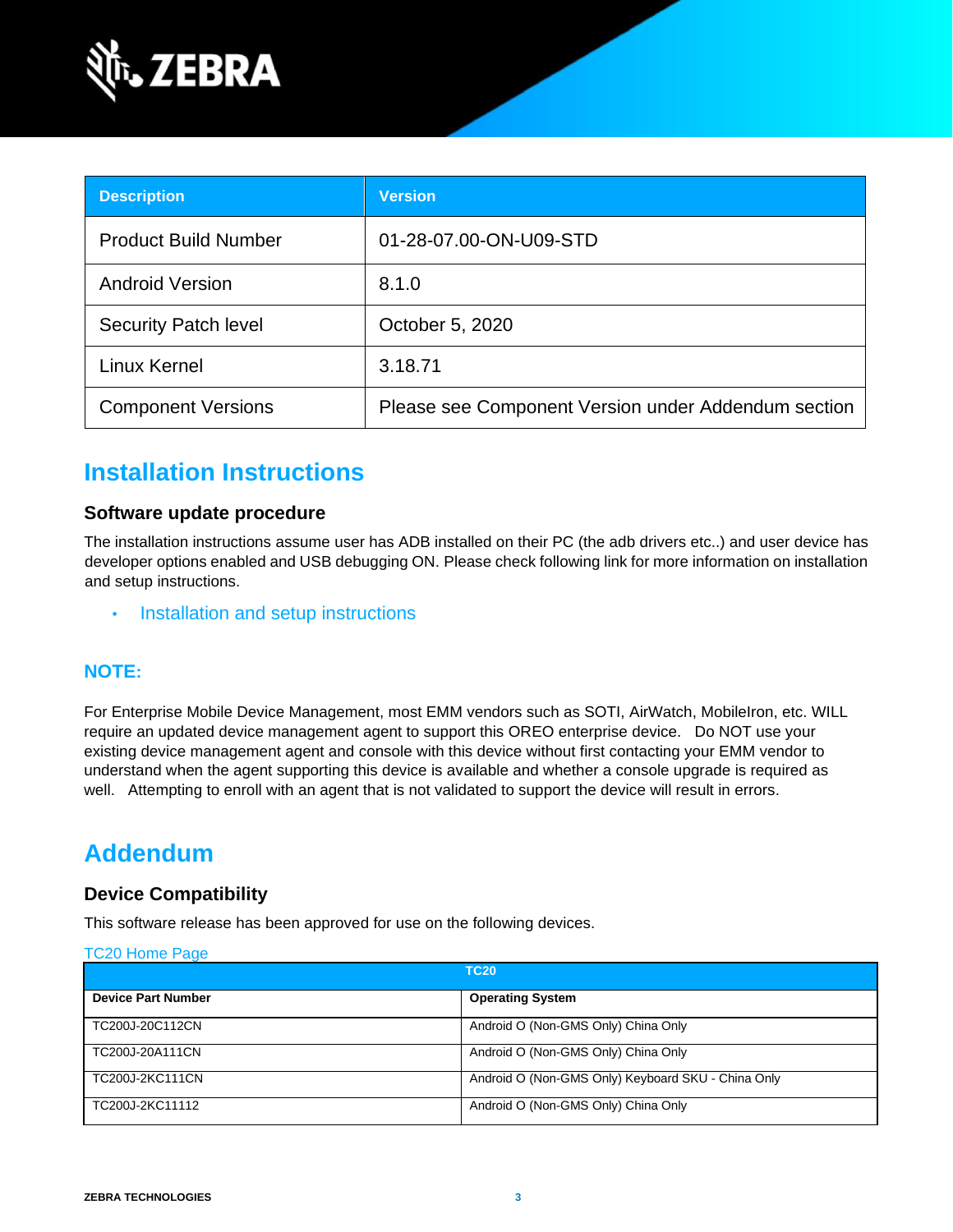

| TC200J-20C213CN | Android O (Non-GMS Only) Premium SKU - China Only |
|-----------------|---------------------------------------------------|
|                 |                                                   |

[TC25 Home Page](https://www.zebra.com/us/en/support-downloads/software/operating-system/tc25-operating-system-non-gms.html)

| <b>TC25</b>               |                                     |  |
|---------------------------|-------------------------------------|--|
| <b>Device Part Number</b> | <b>Operating System</b>             |  |
| TC25CJ-20B101CN           | Android O (Non-GMS Only) China Only |  |
| TC25CJ-20C102CN           | Android O (Non-GMS Only) China Only |  |

# **Component Versions**

For detailed release notes, please refer [techdocs.zebra.com,](https://techdocs.zebra.com/) [developer.zebra.com](https://developer.zebra.com/)

| <b>Component / Description</b>      | <b>Version</b>                       |
|-------------------------------------|--------------------------------------|
| <b>Build_version</b>                | 01-28-07.00-ON-U09-STD               |
| Android_version                     | 8.1.0                                |
| Android_SDK_Level                   | 27                                   |
| <b>Android Security Patch Level</b> | October 5, 2020                      |
| Linux_kernel                        | 3.18.71                              |
|                                     | FUSIONLITE_QA_1_0.0.0.027_O          |
|                                     | Radio: QA_1_00.0.0.021_O             |
|                                     | Application: QA_1_00.0.0.009_O       |
|                                     | Middleware: QA_1_00.0.0.014_O        |
| Wifi                                | Firmware: CNSS-PR-4-0-00707/01050102 |
| <b>Platform</b>                     | Qualcomm MSM8937                     |
| <b>Scanning_Framework</b>           | 23.1.9.1                             |
| <b>DWDemo</b>                       | 2.0.15                               |
| <b>OSX</b>                          | QCT.81.8.11.4.UL                     |
| <b>MXMF</b>                         | 9.4.0.2                              |
| <b>Touch</b>                        | Focaltech V1.1 20161103 (fw:0x24)    |
| <b>Acoustic Profiles</b>            | General: CO4.2                       |
|                                     | Cellular: CO4.2                      |
| <b>Bluetooth_Stack</b>              | CNSS-PR-4-0-00707/01050102           |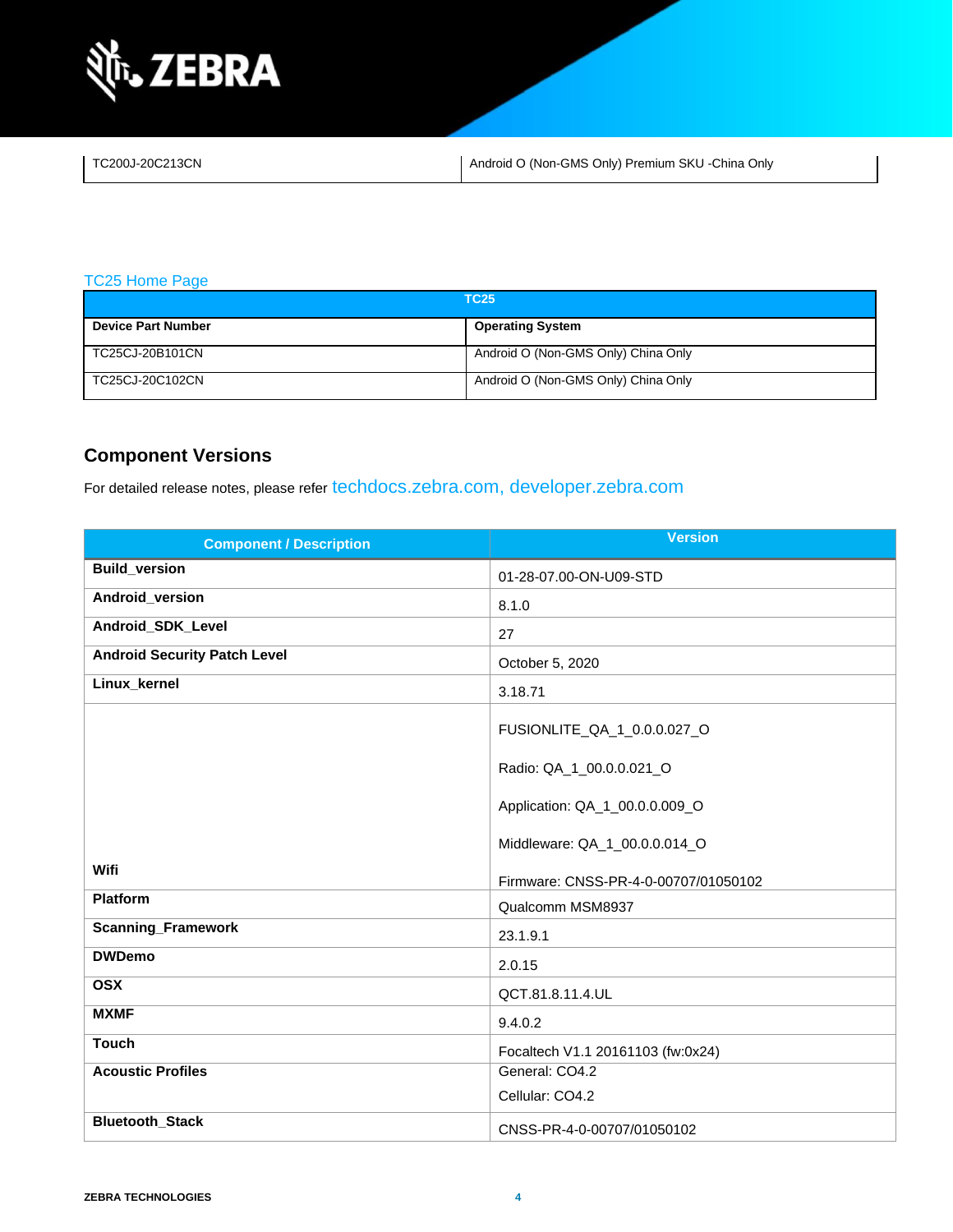

| Flash_Size                     | 16G /32G                                                                                                                                                                                                                                                                                                                    |
|--------------------------------|-----------------------------------------------------------------------------------------------------------------------------------------------------------------------------------------------------------------------------------------------------------------------------------------------------------------------------|
| <b>RAM_Size</b>                | 2G                                                                                                                                                                                                                                                                                                                          |
| <b>GPS</b>                     | MPSS.JO.3.0.c13-00012-8937_GENNS_PACK-1                                                                                                                                                                                                                                                                                     |
| <b>MMS</b>                     | 8.1.0                                                                                                                                                                                                                                                                                                                       |
| <b>RIL_Version</b>             | Qualcomm RIL 1.0                                                                                                                                                                                                                                                                                                            |
| <b>BT_Pairing_Utility</b>      | 3.15                                                                                                                                                                                                                                                                                                                        |
| <b>Datawedge</b>               | 7.3.34                                                                                                                                                                                                                                                                                                                      |
| Camera                         | 2.0.002                                                                                                                                                                                                                                                                                                                     |
| PTT                            | 3.1.39                                                                                                                                                                                                                                                                                                                      |
| <b>RxLogger</b>                | 5.4.12.0                                                                                                                                                                                                                                                                                                                    |
| <b>StageNow</b>                | 3.4.1.5                                                                                                                                                                                                                                                                                                                     |
| <b>Zebra Data Service</b>      | 7.0.2.1047                                                                                                                                                                                                                                                                                                                  |
| Zebra Software License Manager | 3.2.0                                                                                                                                                                                                                                                                                                                       |
| <b>EMDK</b>                    | 7.3.23.2323                                                                                                                                                                                                                                                                                                                 |
| <b>IMEI SV Number</b>          | 11                                                                                                                                                                                                                                                                                                                          |
| <b>OEM Config</b>              | 9.0.0.198                                                                                                                                                                                                                                                                                                                   |
| <b>DDT</b>                     | V1.17.0.9                                                                                                                                                                                                                                                                                                                   |
| <b>Fingerprint</b>             | Zebra/TC25/TC25FM:8.1.0/01-28-07.00-ON-U09-<br>STD/201005:user/release-keys,<br>Zebra/TC20/TC20RT:8.1.0/01-28-07.00-ON-U09-<br>STD/201005:user/release-keys,<br>ZebraTC20/TC20RD:8.1.0/01-28-07.00-ON-U09-<br>STD/201005:user/release-keys,<br>Zebra/TC20/TC20KB:8.1.0/01-28-07.00-ON-U09-<br>STD/201005:user/release-keys, |

# **Important Links**

- <https://techdocs.zebra.com/datawedge/7-3/guide/about/>
- <https://techdocs.zebra.com/emdk-for-android/7-3/guide/about/>
- <https://techdocs.zebra.com/stagenow/3-4/about/>
- <https://techdocs.zebra.com/mx/>
- <https://techdocs.zebra.com/ddt/1-1/guide/about/>
- <https://techdocs.zebra.com/rxlogger/5-4/guide/about/>

# **Known Issues and Workarounds**

- OS downgrade behavior has changed in Oreo. Automatic enterprise data reset is performed when the system detects OS downgrade operation. Following are the examples of OS downgrade operations:
	- o Oreo (GMS/NGMS) to Nougat (GMS/NGMS)